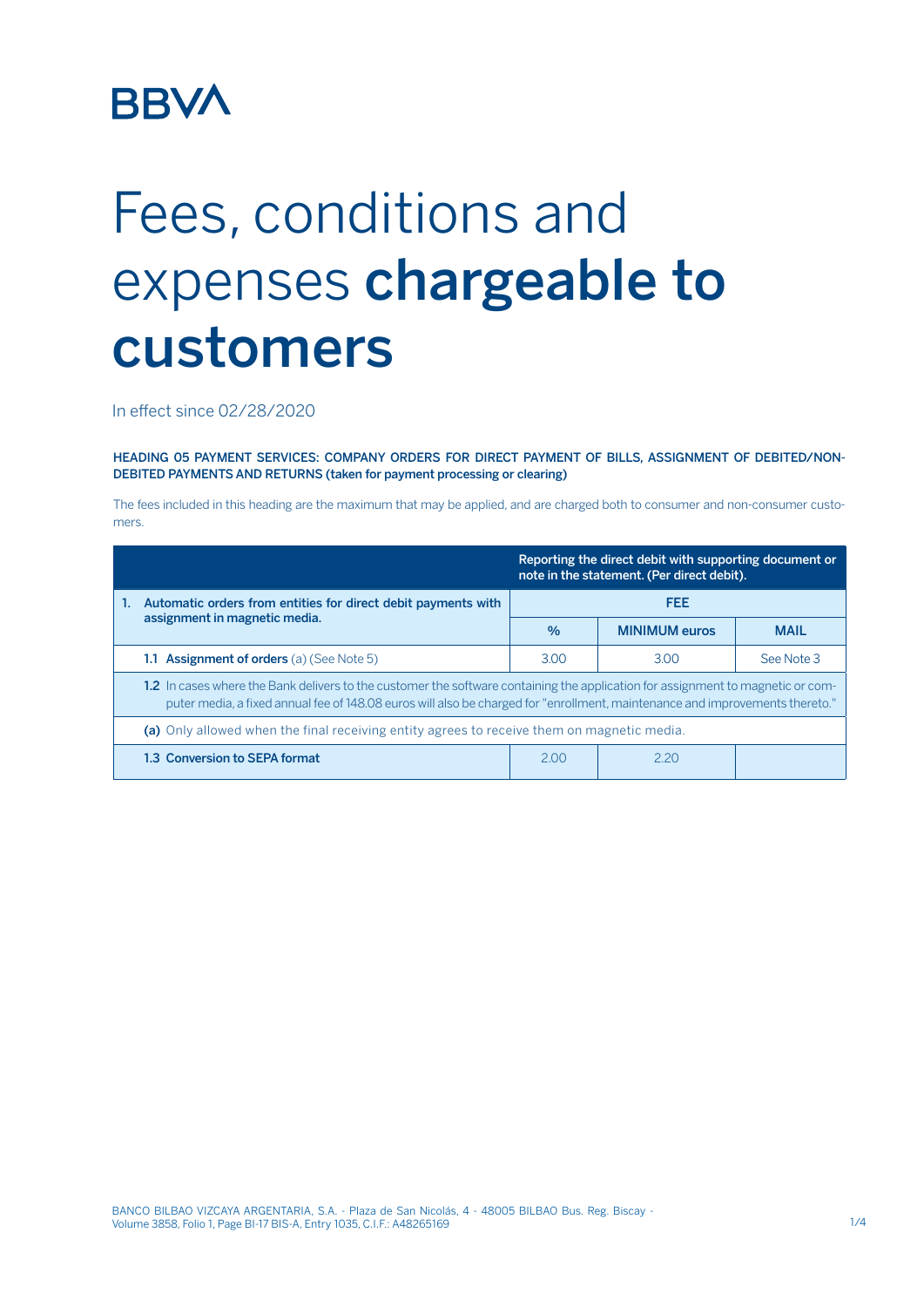

| 2. Physical transfer of standardized bills/debit entries by is-                                                                         |        |                                    |                            |            |  |  |
|-----------------------------------------------------------------------------------------------------------------------------------------|--------|------------------------------------|----------------------------|------------|--|--|
| suing entities                                                                                                                          | $0\%0$ | MIN (in euros)                     | <b>MAIL</b>                |            |  |  |
| 2.1 With magnetic media (see note 5)                                                                                                    |        | 4.00                               | 3.00                       | See note 3 |  |  |
| 2.2 Without magnetic media (see note 5)                                                                                                 |        | 5.00                               | 3.50                       | See note 3 |  |  |
| 2.3 Non-debited Bills Service<br>(There is an option for the issuer to pay a percentage or a fixed price, as detailed)                  |        |                                    |                            |            |  |  |
| 2.3.1 Fee by PERCENTAGE:                                                                                                                |        |                                    |                            |            |  |  |
| Paid at BBVA Branch (See Note 6)                                                                                                        |        | 3.00                               | Min: €2.00 ---- Max: €3.50 |            |  |  |
| Paid at ATM                                                                                                                             |        | 1.00                               | Min: €0.50 ---- Max: €1.00 |            |  |  |
| Paid at bbva.es (Internet)                                                                                                              |        | 0.45                               | Min: €0.25 ---- Max: €0.50 |            |  |  |
| Paid on Contact BBVA                                                                                                                    |        | 1.50                               | Min: €1.00 ---- Max: €1.75 |            |  |  |
| Paid with outside card (See Note 11). This fee is in<br>addition to the percentage/bill rate corresponding<br>to the channel selected.  |        | 20.00                              | Min: €0.35 ---- Max: €100  |            |  |  |
| 2.3.2 Fixed rate per BILL:                                                                                                              |        |                                    |                            |            |  |  |
| Paid in a Branch                                                                                                                        |        |                                    |                            |            |  |  |
| Paid at ATM                                                                                                                             |        | €1.00                              |                            |            |  |  |
| Paid at bbva.es (Internet)                                                                                                              |        |                                    |                            |            |  |  |
| Paid on Contact BBVA                                                                                                                    |        |                                    |                            |            |  |  |
| Paid with outside card (see Note 11). This fee is in<br>addition to the percentage/bill rate corresponding<br>to the channel selected.  |        |                                    |                            |            |  |  |
| 2.3.3 Fee to BBVA payer, who makes the payment<br>of the non-direct debited bill at BBVA<br>branches.                                   |        |                                    |                            |            |  |  |
| In branch                                                                                                                               |        |                                    |                            |            |  |  |
| InATM                                                                                                                                   |        |                                    |                            |            |  |  |
| 2.4 "Express Payment" Service.<br>(There is an option for the issuer to pay a percentage or a fixed price, as detailed)                 |        |                                    |                            |            |  |  |
| 2.4.1 Fee by PERCENTAGE                                                                                                                 |        |                                    |                            |            |  |  |
| Paid at BBVA Branch (See Note 6)                                                                                                        |        | 1.00                               | Min: €0.50 ---- Max: €1.00 |            |  |  |
| Paid at ATM                                                                                                                             |        | 1.00                               | Min: €0.50 ---- Max: €1.00 |            |  |  |
| Paid at bbva.es (Internet)                                                                                                              |        | 0.45<br>Min: €0.25 ---- Max: €0.50 |                            |            |  |  |
| Paid with outside card (see Note 11).<br>*This fee is in addition to the percentage/bill<br>rate corresponding to the channel selected. |        | 20.00                              | Min: €0.35 ---- Max: €100  |            |  |  |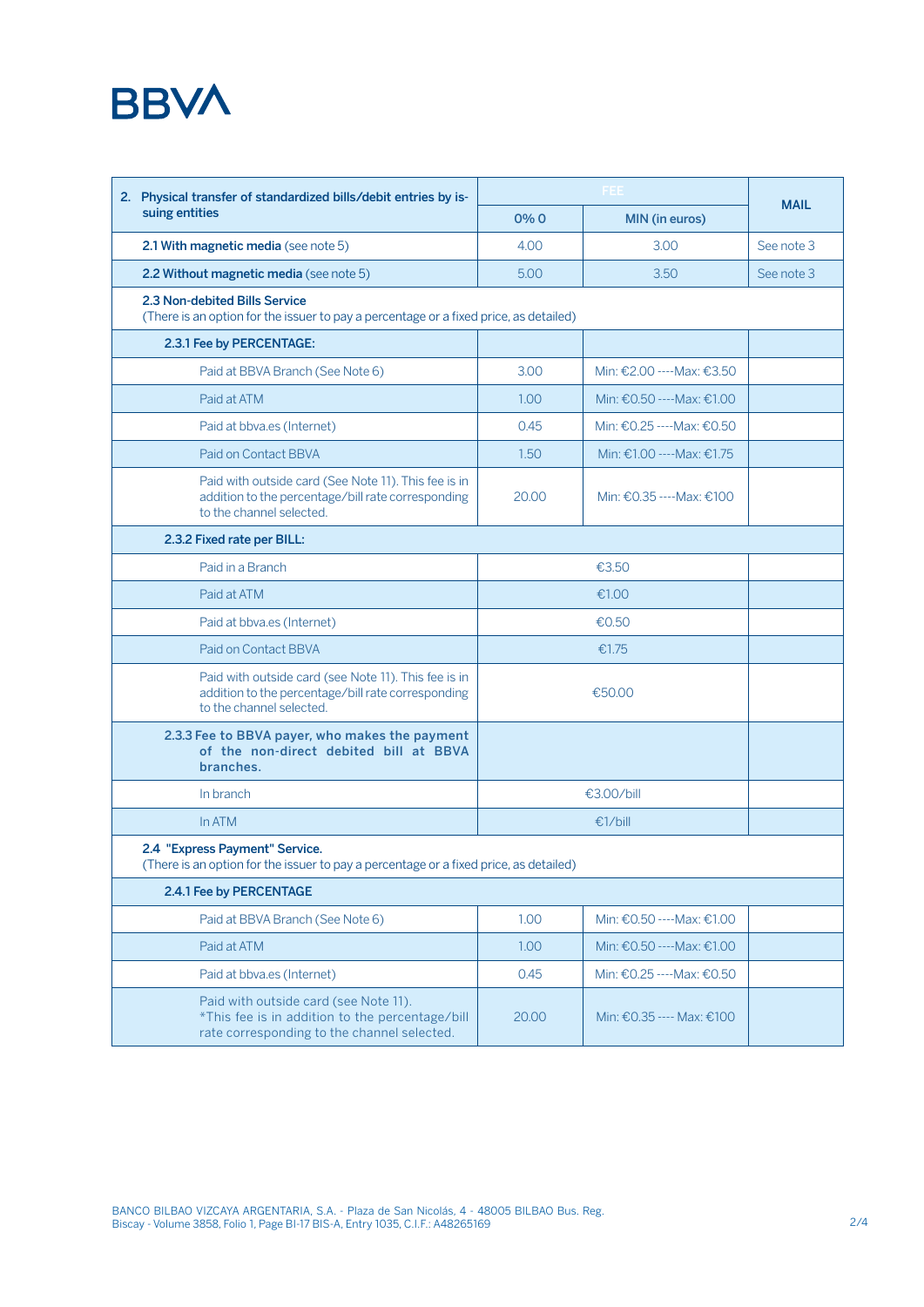

| 2,4,2. Fixed rate per BILL:                                                                                                                                                                                                                                                                                                                          |                      |         |            |  |  |  |  |
|------------------------------------------------------------------------------------------------------------------------------------------------------------------------------------------------------------------------------------------------------------------------------------------------------------------------------------------------------|----------------------|---------|------------|--|--|--|--|
| Paid at BBVA Branch (See Note 6)                                                                                                                                                                                                                                                                                                                     | €1.00                |         |            |  |  |  |  |
| Paid at ATM                                                                                                                                                                                                                                                                                                                                          | €1.00                |         |            |  |  |  |  |
| Paid at bbva.es (Internet)                                                                                                                                                                                                                                                                                                                           | €0.50                |         |            |  |  |  |  |
| Paid with outside card (see Note 11).<br>*This fee is in addition to the percentage/bill rate correspon-<br>ding to the channel selected.                                                                                                                                                                                                            | €50.00               |         |            |  |  |  |  |
| 2.5 Clearing for physical bills, at the assignor's request (see note 8)                                                                                                                                                                                                                                                                              | 7.51 (single amount) |         |            |  |  |  |  |
| 2.6 - In cases where the customer delivers physical bills for the entity to record and issue magnetic media, 0.15 euros will be<br>charged per bill, in addition to the fees in points 2.1 or 2.2, as applicable, for "data capture and subsequent processing<br>on magnetic media".                                                                 |                      |         |            |  |  |  |  |
| (b) The delivery of by the assignor of the magnetic media or physical bills must be in the Bank's possession, in the form and place<br>of processing agreed based on the method, at least five business days from the order date thereof, which shall be the same as<br>the date the bill is charged to the payer or filed with the Clearing Houses. |                      |         |            |  |  |  |  |
|                                                                                                                                                                                                                                                                                                                                                      | Fee for each return  |         |            |  |  |  |  |
|                                                                                                                                                                                                                                                                                                                                                      |                      |         |            |  |  |  |  |
| 3. Refunds and/or cancellations of direct debit or bill orders (in post-<br>settlement and pre-settlement)                                                                                                                                                                                                                                           | $\%$                 | (Euros) |            |  |  |  |  |
| 3.1 By delivery to the payer or transferor of the magnetic media or of the<br>supporting document drawn up by the Bank. (See Note 9)                                                                                                                                                                                                                 | 6.00                 | 5.00    |            |  |  |  |  |
| 3.2 By returning the original bill to the assignor.<br>(See Note 4)                                                                                                                                                                                                                                                                                  | 6.00                 | 5.50    | See Note 3 |  |  |  |  |
| 4. Debit rebilling service                                                                                                                                                                                                                                                                                                                           |                      |         |            |  |  |  |  |
| 4.1 - Per debit                                                                                                                                                                                                                                                                                                                                      | 5.00                 | 5.00    |            |  |  |  |  |